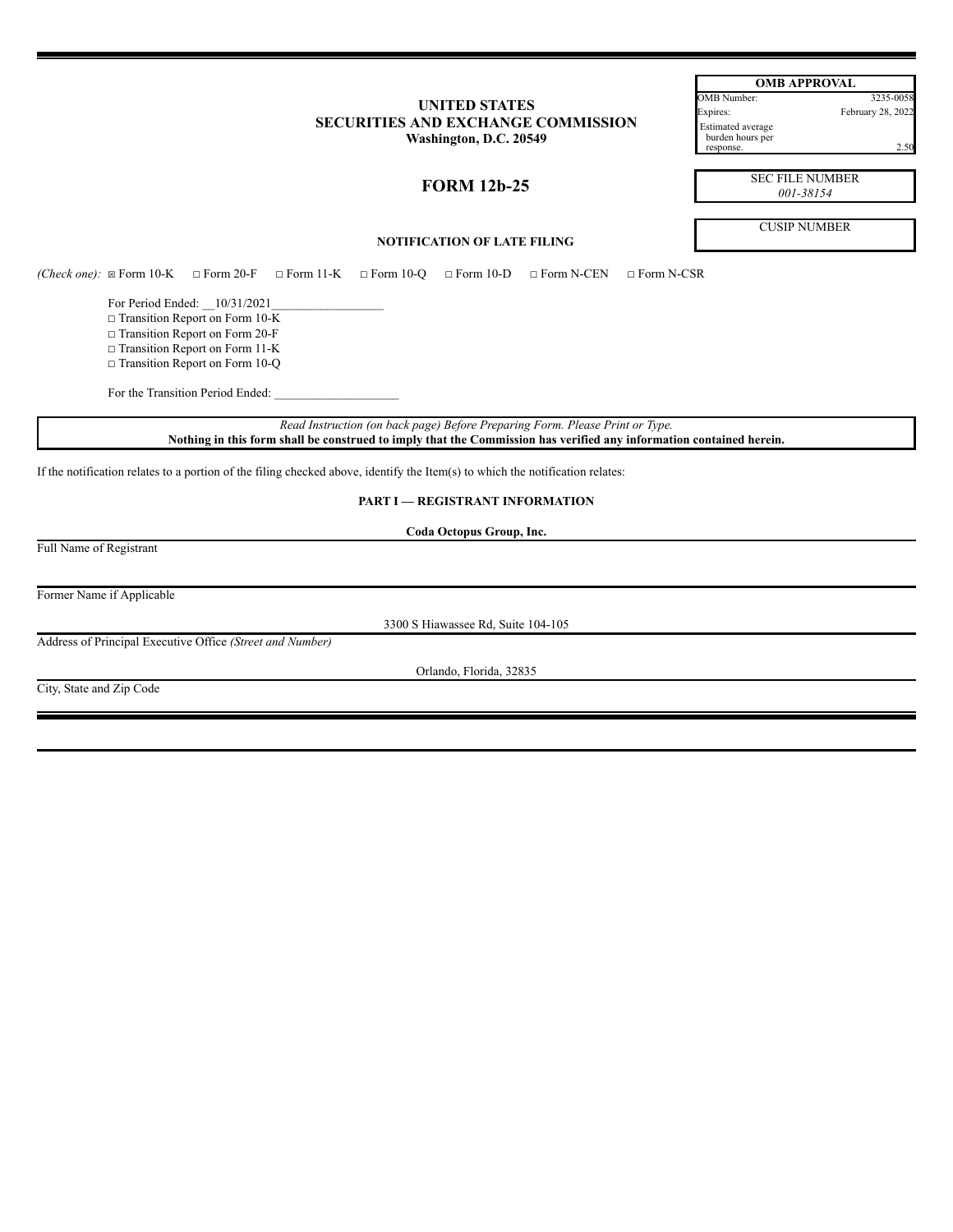### **PART II — RULES 12b-25(b) AND (c)**

If the subject report could not be filed without unreasonable effort or expense and the registrant seeks relief pursuant to Rule 12b-25(b), the following should be completed. (Check box if appropriate)

- (a) The reason described in reasonable detail in Part III of this form could not be eliminated without unreasonable effort or expense;
- ☒ (b) The subject annual report, semi-annual report, transition report on Form 10-K, Form 20-F, Form 11-K, Form N-CEN or Form N-CSR, or portion thereof, will be filed on or before the fifteenth calendar day following the prescribed due date; or the subject quarterly report or transition report on Form 10-Q or subject distribution report on Form 10-D, or portion thereof, will be filed on or before the fifth calendar day following the prescribed due date; and
	- (c) The accountant's statement or other exhibit required by Rule 12b-25(c) has been attached if applicable.

#### **PART III — NARRATIVE**

State below in reasonable detail why Forms 10-K, 20-F, 11-K, 10-Q, 10-D, N-CEN, N-CSR, or the transition report or portion thereof, could not be filed within the prescribed time period. (Attach extra Sheets if Needed)

Registrant's annual report on Form 10-K could not be filed within the prescribed time period due to the fact that Registrant requires additional time to work with its auditors and legal counsel to prepare and finalize the Form 10-K. Registrant anticipates that it will file the Form 10-K no later than the fifteenth calendar day following the prescribed extended filing date.

### **PART IV — OTHER INFORMATION**

(1) Name and telephone number of person to contact in regard to this notification

| Michael<br>Midgley | 801               | 5-8684<br>156      |
|--------------------|-------------------|--------------------|
| (Name              | Area<br>Code<br>. | . Ielephone Number |

(2) Have all other periodic reports required under Section 13 or 15(d) of the Securities Exchange Act of 1934 or Section 30 of the Investment Company Act of 1940 during the preceding 12 months or for such shorter period that the registrant was required to file such report(s) been filed? If answer is no, identify report(s).

 $Yes \boxtimes NO \sqcap$ 

(3) Is it anticipated that any significant change in results of operations from the corresponding period for the last fiscal year will be reflected by the earnings statements to be included in the subject report or portion thereof?

 $Yes \boxtimes NO \square$ 

If so, attach an explanation of the anticipated change, both narratively and quantitatively, and, if appropriate, state the reasons why a reasonable estimate of the results cannot be made.

It is expected that income from operations for the fiscal year ended 10/31/2021 will increase to approximately \$3.87 million from \$2.8 million for the fiscal year ended 10/31/2020.